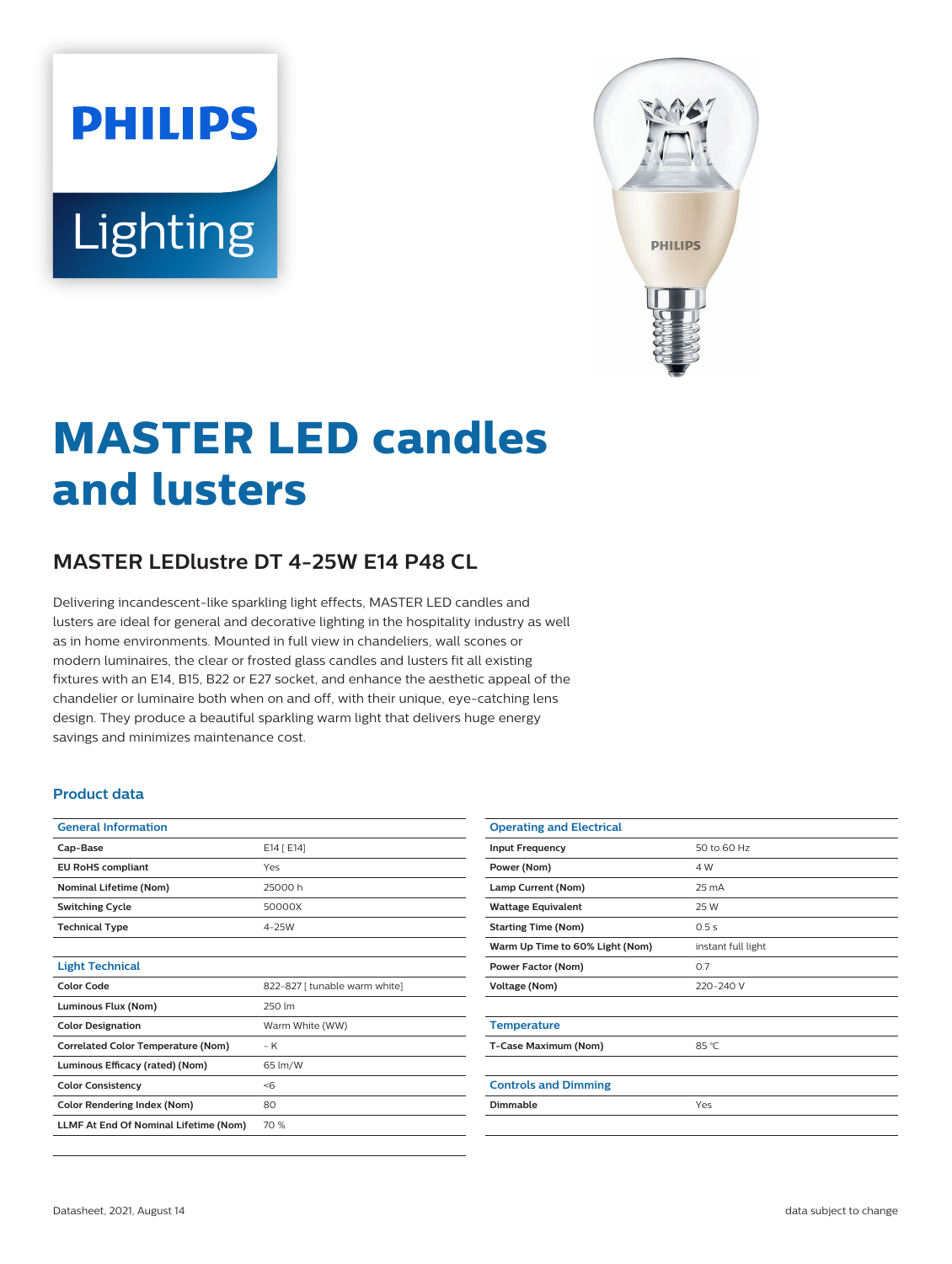## **MASTER LED candles and lusters**

| <b>Mechanical and Housing</b>       |                 |  |
|-------------------------------------|-----------------|--|
| <b>Bulb Finish</b>                  | Clear           |  |
| <b>Bulb Shape</b>                   | P48             |  |
|                                     |                 |  |
| <b>Approval and Application</b>     |                 |  |
| <b>Suitable For Accent Lighting</b> | No              |  |
| Energy Consumption kWh/1000 h       | 4 kWh           |  |
|                                     |                 |  |
| <b>Product Data</b>                 |                 |  |
| Full product code                   | 871869645378000 |  |

| Order product name                   | MASTER LEDIustre DT 4-25W E14 P48 CL |  |
|--------------------------------------|--------------------------------------|--|
| <b>EAN/UPC - Product</b>             | 8718696453780                        |  |
| Order code                           | 929001140002                         |  |
| <b>Numerator - Quantity Per Pack</b> |                                      |  |
| Numerator - Packs per outer box      | 10                                   |  |
| Material Nr. (12NC)                  | 929001140002                         |  |
| Net Weight (Piece)                   | 0.072 kg                             |  |

#### **Dimensional drawing**



| Product                              |             |  |
|--------------------------------------|-------------|--|
| MASTER LEDIustre DT 4-25W E14 P48 CL | 48 mm 95 mm |  |
|                                      |             |  |

#### **Photometric data**



**SDLD\_LEDLSR\_0023-Light distribution diagram**